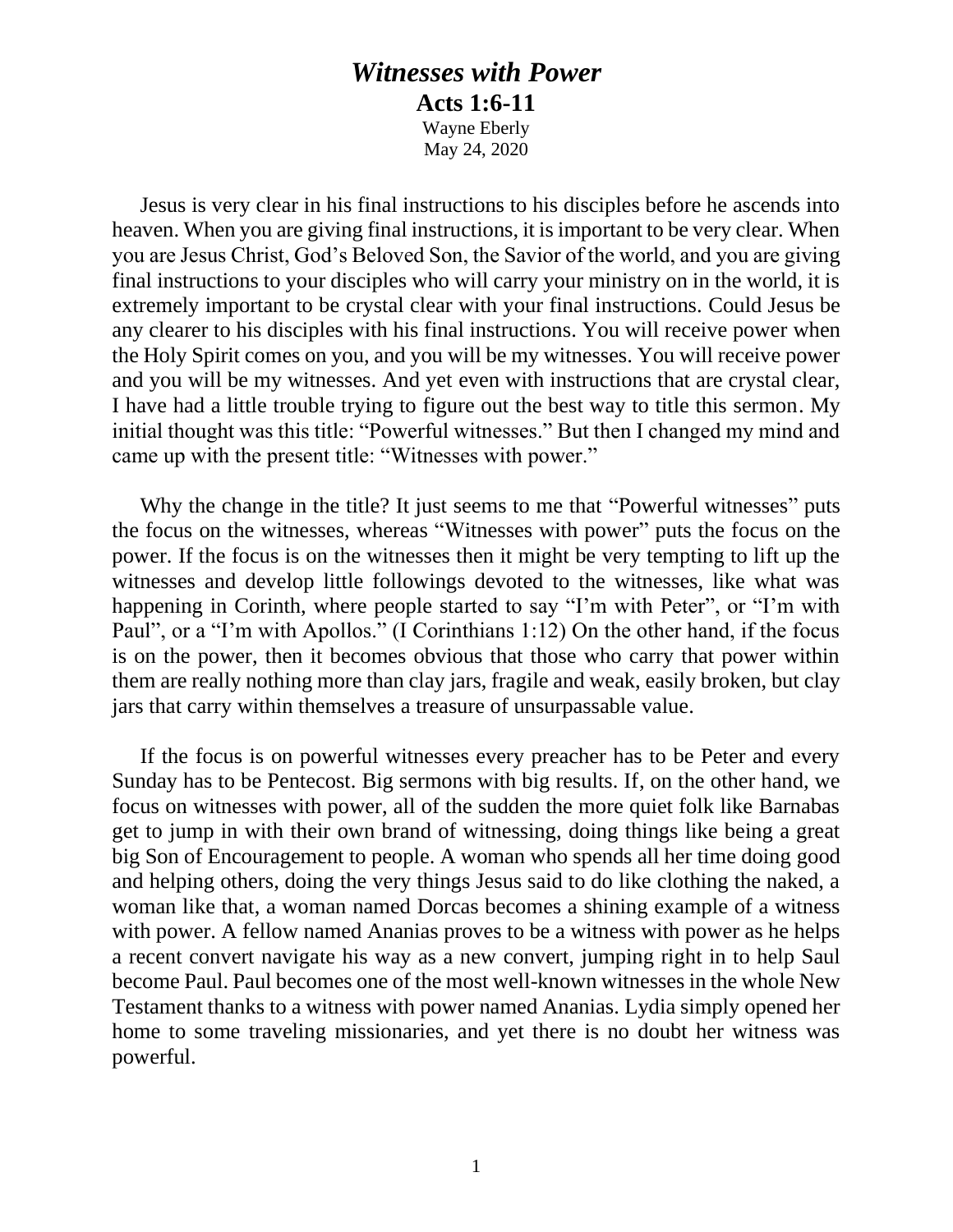There was a guy I knew in our church in Houston named Jack. I don't think many people thought of Jack as a powerful witness. He was active. He was involved. But he didn't rush to the pulpit or step forward to lead bible studies. What Jack really loved and what Jack was really dedicated to was planting trees. That was nice for our church and nice for our community. Jack planted many trees at our church, and he planted even more in the neighborhood park that was adjacent to our church. Although most people would not consider Jack a powerful witness, the Apostle Paul himself made the analogy about different witnesses, saying that some plant and some water, but it is God who causes the growth. Jack planted and Jack watered those trees, and over the years there was quite a bit of growth.

Jack was a witness with power in my life. Periodically Jack would drop by my office and tell me he had a book for me. The books he suggested were always interesting. Two of the books contained stories of faith that stopped me in my tracks. Here on this Sunday of Memorial Day weekend, when we are remembering members of the military who gave so much, I think back to the book Jack gave me that was written by Ernest Gordon, recounting his years as a prisoner in WWII, *Through the Valley of the Kwai.* There is a story in that book of one prisoner who gives his life for another prisoner. As word of that one sacrifice spreads through the camp hopeless prisoners begin to remember Jesus saying, "Greater love has no one than this, that he lay down his life for his friends." The loving example of one prisoner laying down his life for a fellow prisoner led to the outbreak of a full-blown revival among those prisoners of war. Prisoners of war can be witnesses with power. So, can a guy named Jack who planted and watered trees.

Jack also gave me copy of *Unbroken*, the bestselling book, and later a movie, about the life of Louie Zamperini. Louie was a World War II hero. When his plane was shot down in the Pacific Louie was captured and held as a POW. He was treated with great cruelty. He was beaten and tortured and nearly starved to death. Somehow, he survived. Somehow, he was released. Somehow, he made it home. Somehow, he fell in love. Somehow, he got married. The story of Louie's life matches the title of the book. After all that suffering, he was unbroken…sort of.

In reality Louie was deeply broken by the war. The book simply says, "Louie was wrecked." When he came home from the war he drank until he would pass out at night. "Rage, wild, random, and impossible to quell, began to consume him…His mind began to derail." The sound of a car backfiring would send him to the floor in the bar, cringing in fear as people stared at him. At his lowest point it was said that no one could reach Louie, because he had never really come home. In prison camp he had been dehumanized and his dignity taken away.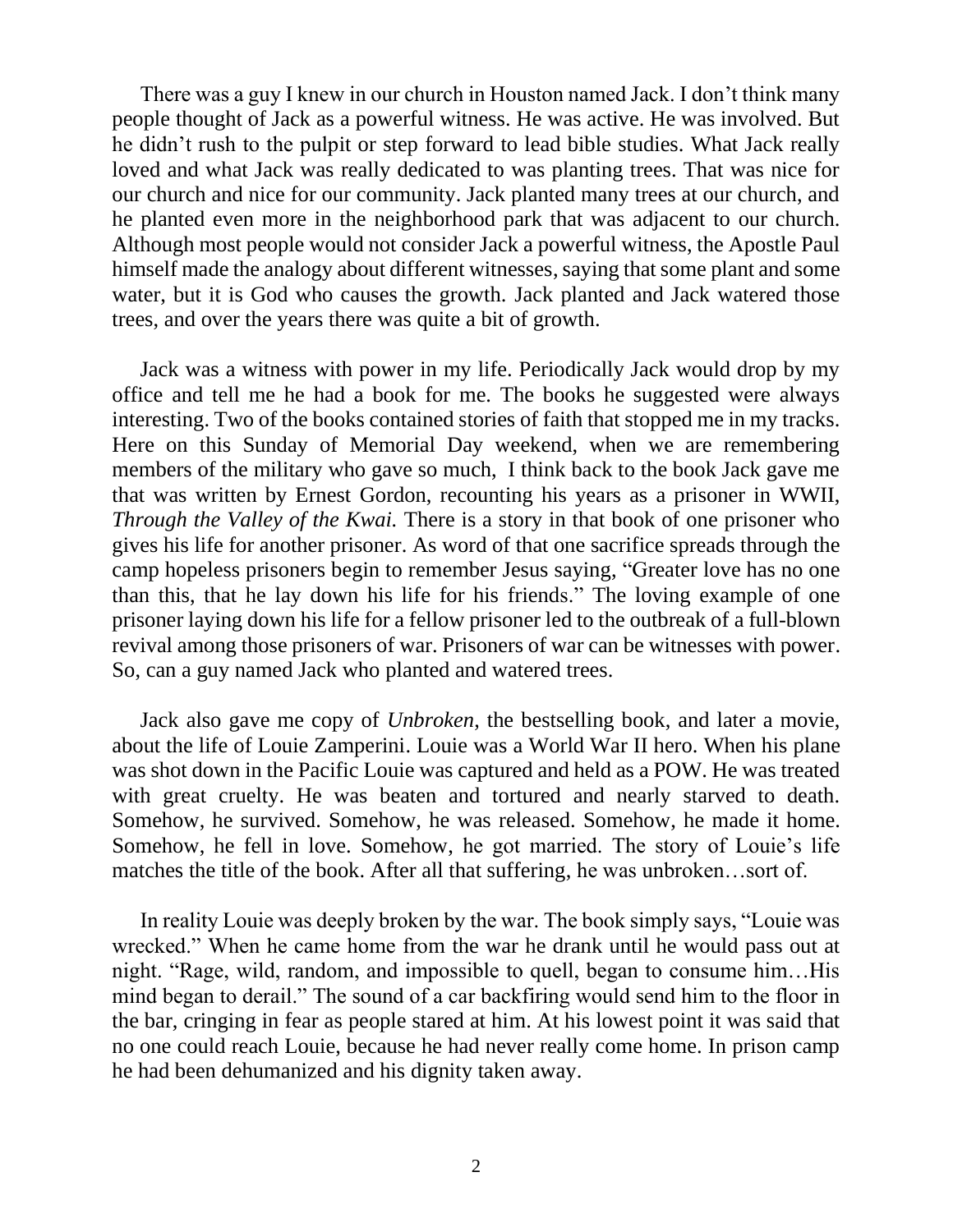As Louie drank and drank, he became so cruel his wife decided to divorce him. Before they made their final split, a neighbor told them about a crusade being held in Los Angeles. Louie would not listen. His discouragement and the effects of his cruel bondage as a prisoner of war kept him from listening. When Louie was told there was a crusade, he had no interest. But his wife Cynthia listened. His wife Cynthia had interest. His wife Cynthia went to the crusade. She came home and told Louie she was not going to divorce him. She had experienced a religious awakening. His wife said she was not going to divorce him, but he had to come with her to the crusade. Night after night Louie refused.

The preacher kept preaching. This was back in the fall of 1949. Preaching at those crusades was a 31-year-old evangelist named Billy Graham. Finally, Louie agreed to go listen for one night. At the end of his message Billy asked for every head to bow and every eye to close. Billy Graham gave an invitation to follow Jesus Christ. Billy Graham wanted to know if anyone wanted to give their life to Christ. Billy invited those who wanted to give their life to Christ to come to the front. Well, here is what Louie decided to do. Louie decided to get up and walk out. Louie did not want to give his life to Christ. Instead of coming down to the front Louie went home. But something was happening. Something was happening in Louie's heart.

Louie grudgingly agreed to go the next night. Billy preached. At the end of the sermon Billy said, "Every head bowed and every eye closed." Billy wanted to know if anyone wanted to give their life to Christ. Louie, fighting God every step of the way, remembered at that moment being on a raft in the Pacific. He had been shot down. At that point, his death seemed certain. In his desperation he had prayed to God on that raft. "If you will save me, I will serve you forever." Now, years later, at a crusade, with every head bowed and every eye closed, God cut through the hardness of a man's broken heart and the deep pain of concentration camps and gave one lost soldier a vision. God opened Louie's eyes. God helped Louie remember the promise he had made. God had saved his life on that raft in the Pacific. While every head was bowed and every eye closed, Louie Zamperini got up that night and made his way to the altar. He woke up the next morning and he felt cleansed. "He was not the worthless, broken, forsaken man he had been. In a single, silent moment, his rage, his fear, his humiliation, and his helplessness, had fallen away. That morning, he believed, he was a new creation. Softly, he wept."<sup>1</sup> Friends, I guess you could say Billy Graham was a powerful witness. But more importantly, Billy Graham was a witness to the power of Jesus Christ. It was the power of Jesus Christ that saved Louie Zamperini, and it was the power of Jesus Christ that led Louie to be one who then used his life to witness with power, by telling others he had been broken, and in Christ Jesus he had been made whole.

<sup>1</sup> <sup>1</sup> Laura Hillenbrand, *Unbroken*, 351-376.